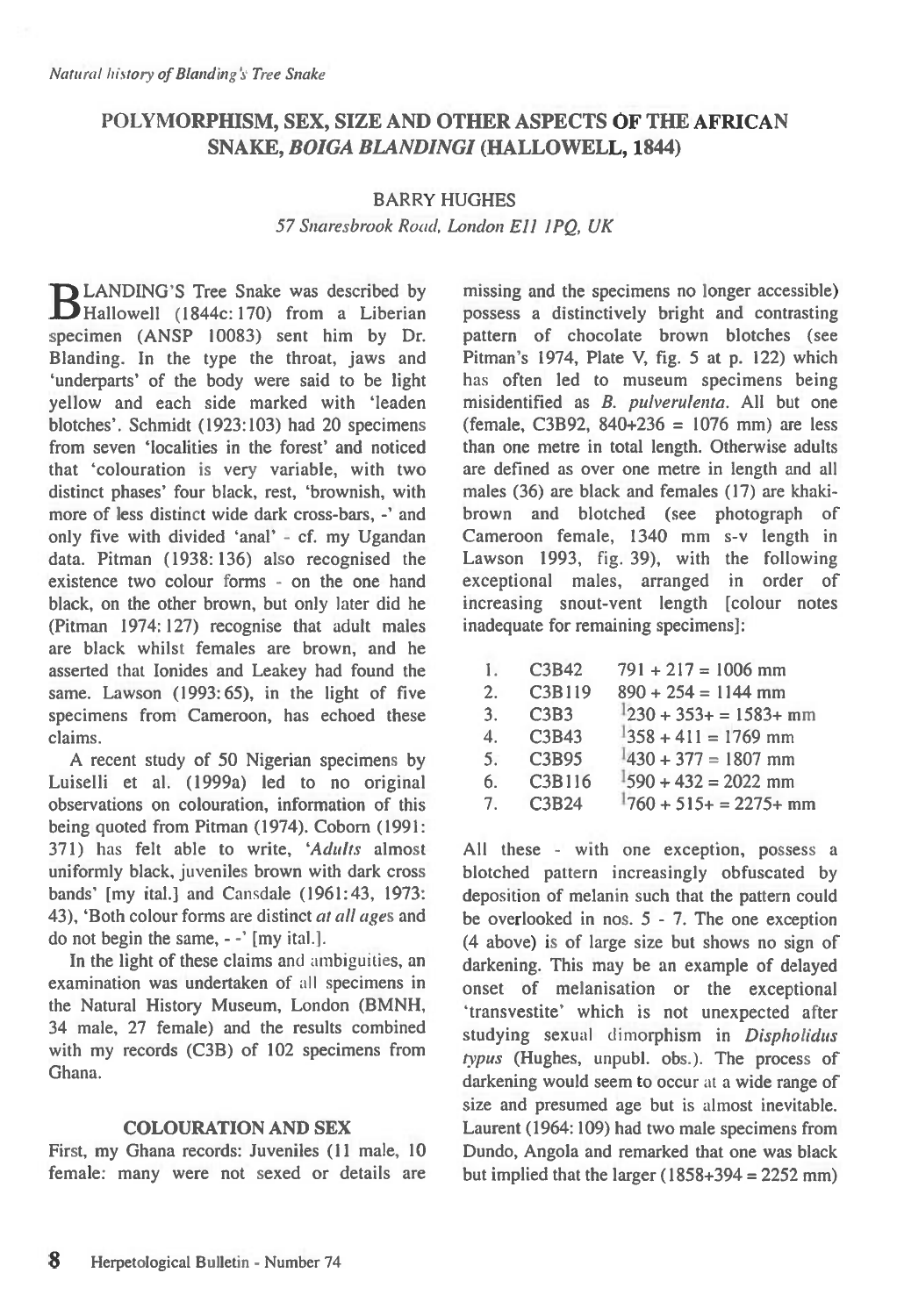was not! No such change occurs in females and black females are known.

Vogel (2000: 40) has recently shown that *Boiga dendrophila genzmicincta* of Sulawesi darkens to black with age but without any restriction as to sex. Two specimens of *Boiga cynodon* (var. B of Boulenger 1896d: 79, specimen a, now BMNH 86.12.28.23 and specimen c, now 66.4.24.1) appear to be darkening, as though undergoing a process similar to the darkening of *Boiga blandingi*  males.

The sex ratio is equal amongst juveniles but amongst adults there are twice as many males as females! This may reflect a greater activity of males making them more likely to be encountered and caught. Cansdale's (1955) claim that the black form is found in clearings, the brown in forest, may reflect the greater activity of the male or it may reflect the greater visibility of a black snake in an open space or, as Cansdale himself suggests, this may simply be an accident - of small sampling one may add!

### SIZE

Pitman (1938: 136) had no specimens exceeding Sternfeld's (1910:25) maximum of 2500 m yet by 1974 (Pitman 1974: 126) he could write of specimens of  $2438$  mm  $(= 8 \text{ ft})$  being common and those of  $2743$  mm  $(= 9 \text{ ft})$  not rare! Our maximum sized male is  $1710+485 = 2195$  mm (C3B124, Legon Hill, collected 25 May, 1986 by James Cofie) and female  $1820+530 = 2350$  mm (C3B123, Legon Hill, collected by Godfrey Prah, early Nov. 1984). The largest male in the BMNH collection (73.4.24.1, from Gabon) is 1700+543 = 2243 mm, largest female (BMNH 1957.1.4.29, from Njala, Sierra Leone) is 1730+450 = 2180 mm. Goodman (1985a) had a Ugandan female of total length 2525 mm.

### **PREY**

In Nigeria, Luiselli et al. (1998b: 127, table 3) had six records of bird-eating *(Nectarinia sp.) in a* sample of seven, whereas Luiselli et al. (1998a: 432) with a sample of 52 found specimens less than 1300 mm total length to include only one mammal amongst 11 prey items which were otherwise reptilian, and specimens exceeding 1300 mm in total length to have ingested eight birds and three rodents but no reptiles. The outcome may well depend upon sample size, an earlier study (op. cit. 1998b) including but two records of *Mehelya* and so missing the well-know ophiophagy of species of this genus. Analysis of my Ghana records along the same lines as Luiselli et al. (op. cit.) provides the following:

| $500+130 = 630$ mm     | skink           |
|------------------------|-----------------|
| $577+165 = 742$ mm     | Agama           |
| $712 + 188 = 900$ mm   | Agama           |
| $955+275 = 1230$ mm    | mouse           |
| $e1005+335 = 1340$ mm  | bird            |
| $e1017+338 = 1355$ mm  | bird            |
| $1120+344 = 1464$ mm   | Agama           |
| $1130+285+ = 1415+$ mm | bird, fledgling |
|                        |                 |

1300 mm snout-vent length is the 'break' point of Luiselli et al. 1998b.

| $1315+345 = 1660$ mm     | bird, Bulbul      |
|--------------------------|-------------------|
| $1318+365+ = 1683$ mm    | Agama             |
| $1333+390+=1723$ mm      | Agama             |
| $1450+455 = 1905$ mm     | bird, ?weaver     |
| $1480+46 = 1943$ mm      | bird, dove        |
| $1508+232+ = 1740+$ mm   | bird, as feathers |
| $1510+354+ = 1864+$ mm   | Agama             |
| $645+470 = 2115$ mm      | Agama             |
| $1650+? = ? \text{mm}$   | bird, fledgling   |
|                          | weaver $+ Agama$  |
| $1760 + 515 + = 2275$ mm | bird, as feathers |

This shows how agamids remain an important component in the diet of large individuals and this may well depend on the availability of large specimens as prey rather than a supposed ontogenetic change in prey preference. Johnsen (1962: 120) found a bird in the mouth of a juvenile female (880 mm total length) from Liberia. Laurent (1964: 109) too, writing on specimens from Dundo, Angola, mentions a juvenile which contained the remains of a bird. Similarly, Groves (1973: 107) found that five young (660 - 690 mm total length) in captivity refused lizards and frogs offered them and took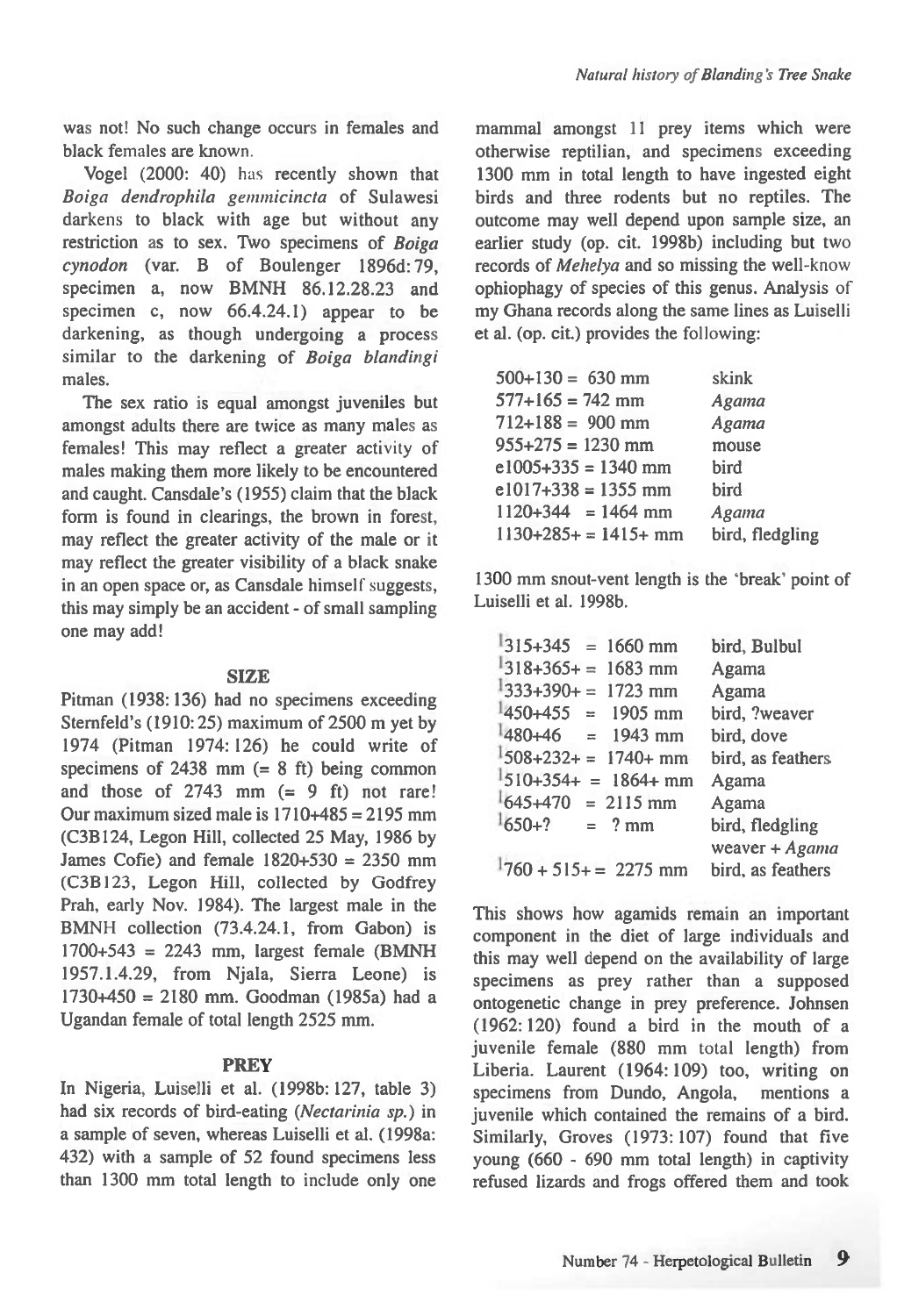

Fig. 1 Black specimen of Boiga blandingi from Ghana, assumed to be male, sent alive to USA.

only 'small mice'. This contradicts Green's (1989: 201) neat but misleading categorization.

Cansdale (1961:44) mentions that in Ghana this species is known by the same Twi (typo as 'tree' !) name as the Egg-eating Snake *(D. fasciata) in* the forest zone. When in Ghana I came across complaints of this species taking eggs from poultry (eg. C3B29, 85, 91), but the Black Cobra *(Naja melanoleuca)* reaches a similarly large size and is also known to sometimes exhibit the same habits.

### **HABITAT**

`This snake appears to be associated directly with forest away from which it is never found', says Pitman (1938: 137) and later (Pitman, 1974: 125) gives its range as 'Equatorial Rain Forest species' and marks it (Table II, at p. 171) as `forest' only. This supposed restriction to forest is repeated by eg Witte (1941: 210), Roux-Estève (1969: 116), Chippaux (1999: 142). Similarly, I have listed this species as of the rain



Fig. 2. Brown-blotched female Boiga blandingi from Kakamega, Kenya (Photograph courtesy of Stephen Spawls).

forest (Hughes 1983:342) but have for long been aware of records from outside the forest zone and far removed from gallery forest eg. at Binaparba (09.14N 00.46E, Hulselmans et al., 1970:316) in part of Togo contributing to the `Dahomey Gap' in West African rain forest; at Zonkwa (00.47N 08.17E) in Nigerian savanna; at Golokuati (07.00N 00.26E) in Ghana (Leston 1970: 143); and on the University of Ghana campus, Legon. When mapped, there is an association with the forest zone but this is a tree snake and will occur where there is enough tree cover, its principal food appearing to be birds, roosting or nesting.

### **GEOGRAPHIC RANGE**

Loveridge (1957c: 269) gives the geographic range as from Guinea in the west to Uganda and Angola in the east and south. Pitman (1974: 125) notes occurrences in Zambia and Angola as well as Uganda: Angel (1933e: 756) and Villiers (1950b: 92, 1975: 127) gives a range of Senegal to Uganda. The source of the Senegal record seems to be Rochebrune (1884a: 180) or Boulenger (1896d: 78) who writes, `- - from the Senegal to the Congo; -' which I read as referring to the Senegal River, not the country by that name. More discerningly Chippaux (1999: 141) gives the range as from Guinea to Kenya. Rasmussen (1997b: 97) has published a reliable, one-degree-square map of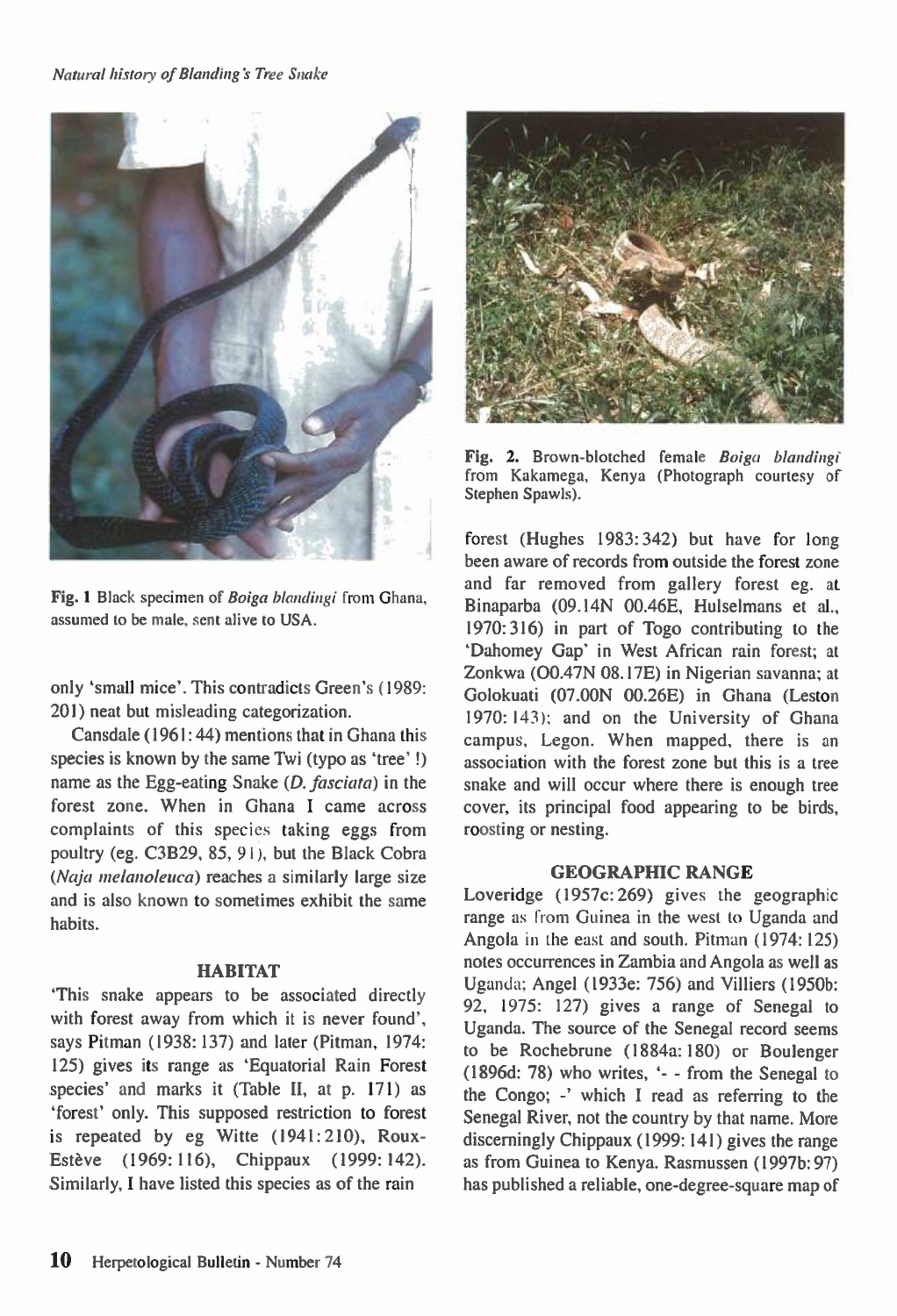the geographic distribution of *Boiga blandingi*  which excludes Senegal from the range.

#### **REFERENCES**

- Angel, F. (1933). Les serpents de l'Afrique occidentale francaise. *Bull. Com. Etud. hist. scient. Afi: occid. fr.* **15,** 613-858 [1932].
- Boulenger, G.A. (1896). *Catalogue of the snakes in the British Museum (Natural History)* **3,** 1-727. London: Trustees of the British Museum (Natural History).
- Cansdale, G.S. (1955). *Reptiles of West Africa.*  London: Penguin Books. 104 pp.
- Cansdale, G.S. 1961 *West African snakes.* West African Nature Handbooks. London: Longmans. 74 pp.
- Chippaux, **J.-P.** (1999). *Les serpents d'Afrique occidentale et centrale.* Paris: IRD. 278 pp.
- Coborn, J. (1991). *The atlas of snakes of the World.* Neptune City, USA: T.F.H. 591 pp.
- Goodman, J.D. (1985). Two record size Blanding's tree snakes from Uganda. *E. Afr. nat. Hist. Soc. Bull.* [1985], 56-7.
- Greene, H. (1989). Ecological, evolutionary, and conservation implications of feeding biology in Old World Cat snakes, genus *Boiga* (Colubridae). *Proc. Calif. Acad. Sci.*  **46,** 193-207.
- Groves, F. (1973). Reproduction and venom in Blanding's tree snake *Boiga blandingi. Int. Zoo. Yb.* **13,** 106-108.
- Hallowell, E. (1844). Description of new species of African reptiles. *Proc. Acad. nat. Sci. Philad.* 2(6), 169-172.
- Happold, D.C.D. (1996). Mammals of the Guinea-Congo rain forest. *Proc. Roy. Soc. Edinburgh* **104B,** 243-284.
- Hughes, B. (1983). African snake faunas. *Bonn. zool. Beitr.* **34,** 311-356.
- Hulselmans, J.L.J, A. de Roo, & F. de Vree (1970). Contribution à l'herpétologie de la Republique du Togo. 1. Liste preliminaire des serpents recoltés par la premiere Mission Zoologique Beige au Togo. *Rev. Zool. Bot. afi:* **81(1-2),** 193-196.
- Johnsen, P. (1962). Notes on African snakes, mainly from Northern Rhodesia and Liberia. *Vidensk. Medd. fra Dansk naturh. Foren.* **124,**  115-130.
- Laurent, R.F. (1964). Reptiles et amphibiens de l'Angola (Troisieme contribution). *Publ. Cult. Mus. Dundo* **67,** 1-165.

Lawson, D. (1993). The reptiles and amphibians of the Korup National Park Project, Cameroon. *Herpetol. nat. Hist.* **1(2),** 27-90.

- Leston, D.L. (1970). Some snakes from the forest zone of Ghana. *Br. J. Herpetol.* 4(6), 141-144.
- Leston, D.L. & B. Hughes (1968). The snakes of Tafo, a forest cocoa-farm locality in Ghana. *Bull. Inst.fr. Afr. noire* (A) **30(2),** 737-770.
- Loveridge, A. (1957). Check list of the reptiles and amphibians of East Africa (Uganda; Kenya; Tanganyika; Zanzibar). *Bull. Mus. comp. Zool. Hart'.* **117,** 151-362.
- Luiselli, L., G.C. Akani, & I.F. Barieenee (1999a). Observations on habitat, reproduction and feeding of *Boiga blandingi*  (Colubridae) in southeastern Nigeria. *Amph.- Rept.* **19(4),** 430-436.
- Luiselli, L., G.C. Akani & D. Capizzi (1999b). Food resource partitioning of a community of snakes in a swamp rainforest of southeastern Nigeria. *J. Zool. Land.* **246(2),** 125-133.
- Pitman, C.R.S. (1938). *A guide to the snakes of Uganda.* Kampala: Uganda Society. xxi + 362 pp.
- Pitman, C.R.S. (1974). *A guide to the snakes of*  Uganda. 2<sup>nd</sup> ed. Codicote, UK: Wheldon & Wesley. xxii + 290 pp.
- Rasmussen, J.B. (1997). Afrikanske slanger (10) *Boiga blandingii. Not-disk herpetol. For*  **40(3),** 97-103.
- Rochebrune, A.T. de (1884). *Faune de la Sinegambie: Reptiles.* Paris. 221 pp.
- Roux-Estève, R. (1969). Les serpents de la region de Lamto (Côte d'Ivoire). Ann. Univ. *Abidjan* (Ser.E) **2(1),** 81-140.
- Schmidt, K.P. (1923). Contributions to the herpetology of the Belgian Congo bsed on the collections of the American Museum Congo Expedition, 1905-1915. Part II: Snakes. *Bull.*